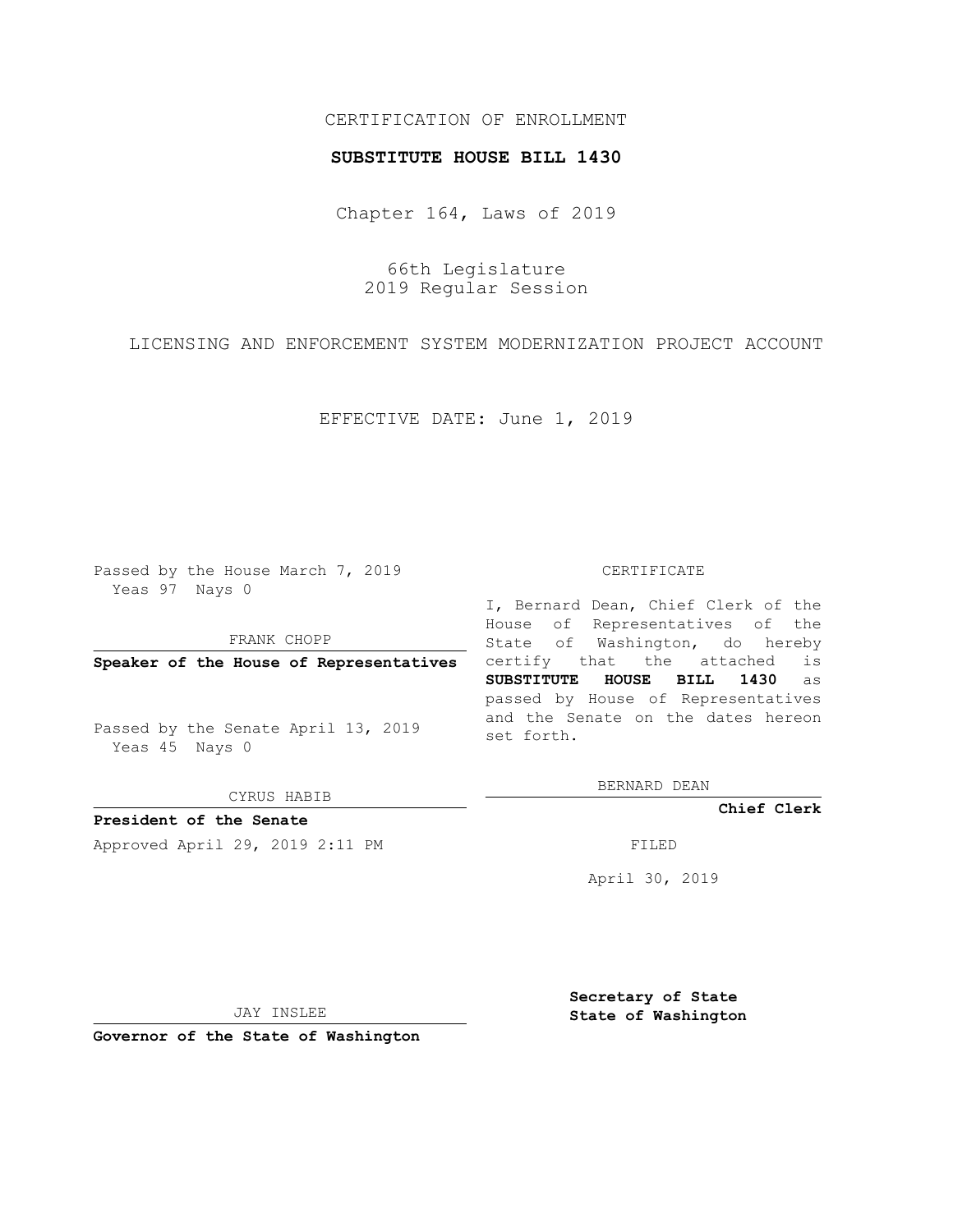## **SUBSTITUTE HOUSE BILL 1430**

Passed Legislature - 2019 Regular Session

**State of Washington 66th Legislature 2019 Regular Session**

**By** House Appropriations (originally sponsored by Representatives MacEwen and Stanford; by request of Liquor and Cannabis Board)

READ FIRST TIME 02/19/19.

 AN ACT Relating to the licensing and enforcement system modernization project account; amending RCW 66.08.260; providing an effective date; providing an expiration date; and declaring an 4 emergency.

BE IT ENACTED BY THE LEGISLATURE OF THE STATE OF WASHINGTON:

 **Sec. 1.** RCW 66.08.260 and 2015 3rd sp.s. c 26 s 3 are each 7 amended to read as follows:

 (1) The licensing and enforcement system modernization project account is created in the custody of the state treasurer. All receipts from RCW 66.08.2601 and 66.08.2602 must be deposited into the account. Expenditures from the account may be only used for the expenses of replacing and modernizing the board's licensing, enforcement, and imaging system. The expenditures may be expended for automation of licenses and permits, electronic payments, data warehousing, project management and system testing, consulting, contracting, and staff time, and any necessary data conversion, software, hardware, and related equipment costs. Before making expenditures from the account, the board must conduct a thorough business process examination to ensure the new system provides efficient and effective service delivery. As part of the examination, the board must evaluate and articulate how any new system procurement

p. 1 SHB 1430.SL